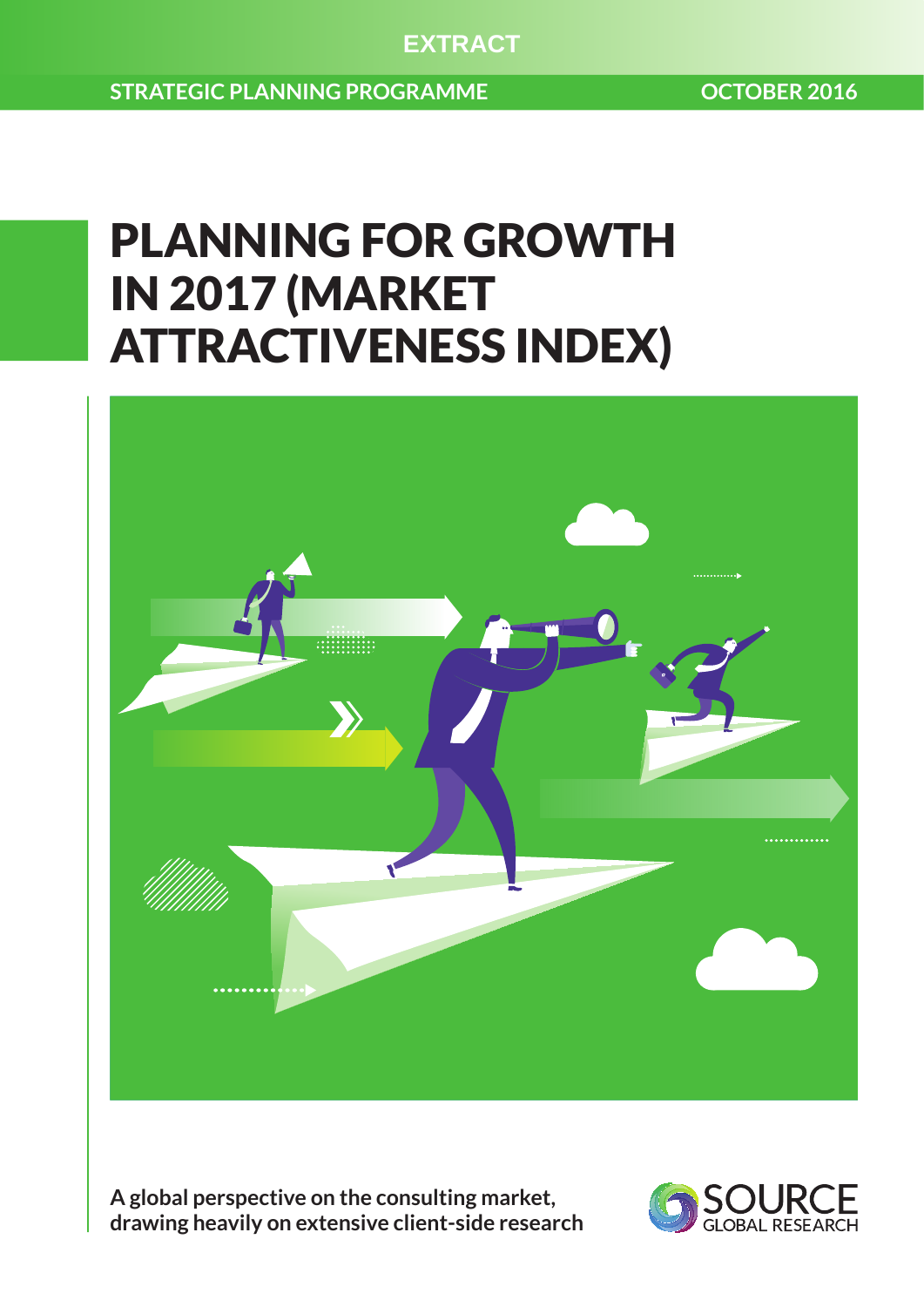# <span id="page-1-0"></span>**CONTENTS**

| Introduction: A game of snakes and ladders | 3              |
|--------------------------------------------|----------------|
| About this report                          | $\overline{4}$ |
| <b>Survey</b>                              | 5              |
| The role of this report in our series      | 5              |
| Market attractiveness index 2017           | 6              |
| <b>Detailed view</b>                       | $\overline{7}$ |
| <b>Talent</b>                              | 9              |
| Growth                                     | 11             |
| Average revenue per consultant             | 14             |
| Client's propensity to buy consulting      | 16             |
| Market-by-market commentary                | 18             |
| <b>DACH</b>                                | 18             |
| <b>Australia</b>                           | 18             |
| <b>UK</b>                                  | 19             |
| <b>US</b>                                  | 19             |
| <b>GCC</b>                                 | 19             |
| <b>Nordics</b>                             | 20             |
| <b>France</b>                              | 20             |
| <b>Benelux</b>                             | 20             |
| <b>Spain</b>                               | 21             |
| India                                      | 21             |
| <b>Eastern Europe</b>                      | 21             |
| China                                      | 22             |
| <b>South East Asia</b>                     | 22             |
| <b>Italy</b>                               | 22             |
| <b>Africa</b>                              | 23             |
| <b>Brazil</b>                              | 23             |
| <b>Russia</b>                              | 23             |
| About the author                           | 24             |
| <b>Strategic planning programme</b>        | 25             |
| <b>About Source</b>                        | 26             |

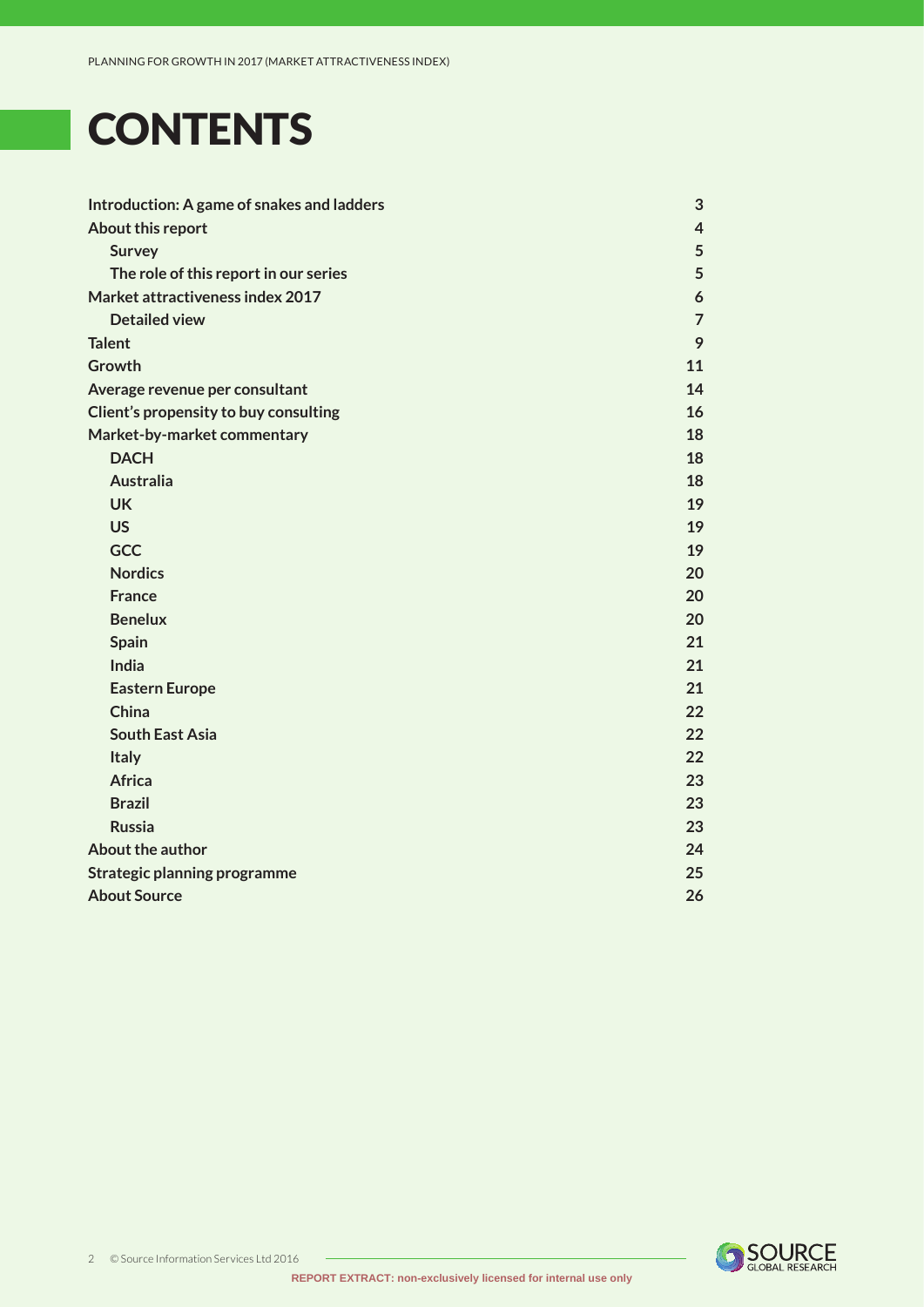# <span id="page-2-0"></span>ABOUT THIS REPORT

This is the fourth edition of our market attractiveness index and we've made one improvement to our methodology. It concerns average revenues per consultant and addresses the fact that the DACH consulting market was always so far ahead of other markets by this measure. That was happening because of the structure of the DACH consulting market—in which high-priced consulting work represents a much higher proportion than it does elsewhere—rather than because like-for-like revenues were much higher than elsewhere. Even on a like-for-like basis DACH revenues are higher, but not to the degree previous editions of our index suggested.

There's also a change to the baseline we use to calculate propensity to buy. This is still measured by the size of a consulting market relative to GDP, but in order to align data in this report with that in our global consulting data model, we now use World Bank, rather than IMF, GDP data. Alongside issues connected with currency fluctuations and the restatement of market sizes, this makes year-on-year comparisons by this measure particularly troublesome, so we'd largely stayed away from them.

In all other respects our methodology remains unchanged (though see the note below about geographical changes). It's important to note, though, that much of what we're doing here is art as much as science: we're combining hard data, where it exists, with our view of a market based on our conversations and surveys with both consulting leaders and their clients. Our index isn't perfect, but then nothing about predicting the future ever is. We think it's a pretty good guide and holds up very well against the question we ask once we've completed it every year: Knowing what we know, does it accurately reflect where we'd put our own money?

We award a score out of five (where one is the lowest and five is the highest) for each of the following:

#### *Talent*

How easy it is to find and retain the people you need.

#### *Growth*

What are the market's prospects for growth in 2017? This is converted from the forecasts published in our Consulting Market Programme for 2016 (updated, where necessary, to take account of changes that have occurred in the time since the report for a specific geography was published), which take into account:

- How clients expect their consulting expenditure to change
- GDP growth forecasts
- Inward investment
- Political stability
- The number of companies headquartered in the market

#### *Average revenue per consultant*

Using data from our global consulting data model, balanced to account for differences in the structure of markets.

#### *Clients' propensity to buy consulting*

Based on the size of consulting markets relative to the GDP of the geographies in which they sit (World Bank figures for 2015).

#### *Why not size?*

*We don't take into account the size of a consulting market in assessing its attractiveness for a couple of reasons:*

- *1.Our ranking would become much more static: The size of markets relative to each other changes very slowly indeed, and the US consulting market is so much bigger than any other market that it would probably always top our rankings. So our barometer would become less sensitive.*
- *2.We're not sure size really matters in itself. Yes, the US is the biggest market by some considerable distance, but it's also got the most people working in it. What matters is how much opportunity exists, and our view is that the size of a market relative to GDP, combined with the other things we measure, provides a much more useful view of that.*

#### *Geographical changes*

- Having added Portugal to Spain and called it Iberia last year, we've taken it out again. Sorry. Our coverage of Portugal has been a bit intermittent over the last few years, owing to the difficulty of researching the market there, and that's led to us putting it in, taking it out, and shaking it all about. It won't happen again\*
- We've included The Philippines in our data about South-East Asia this year.

\*It might happen again.

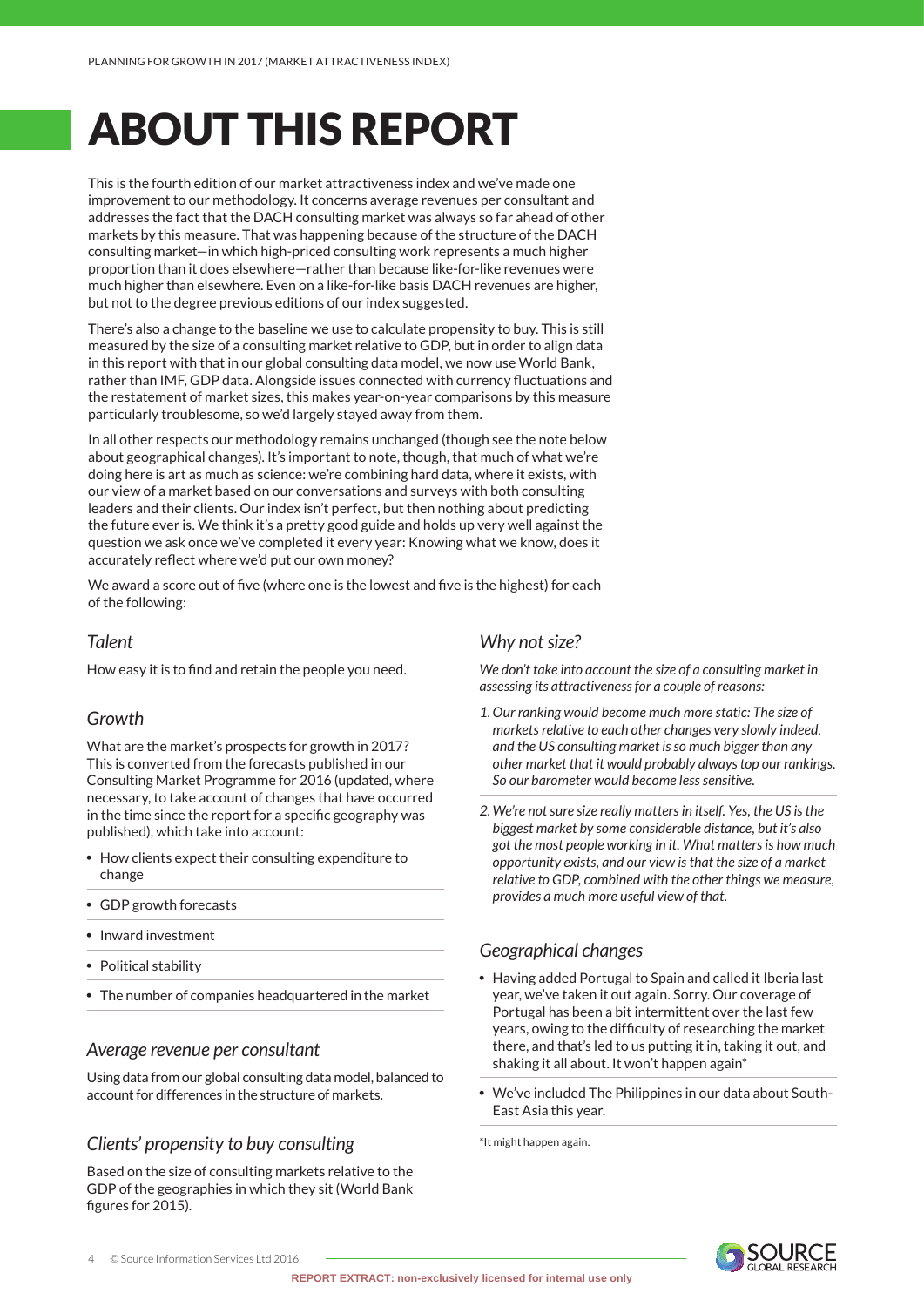<span id="page-3-0"></span>This report is based on quantitative research. We conducted an extensive survey in December 2015 with senior users and buyers of consulting services.

### **Survey**

We surveyed just over 2,700 senior users and buyers of consulting services in 15 major consulting markets in North America, Europe, the Middle East and Asia Pacific. Forty-two percent of respondents work in organisations with more than 1,000 employees (the percentage is higher in mature markets where large corporations are more numerous). Respondents are distributed across operations, general management, sales & marketing, IT, finance and HR. They represent nine industries: energy & resources; financial services; healthcare; manufacturing; pharma & biotech; the public sector; retail; the services sector (including transportation and construction); and technology, media & telecoms.

The increased scale and scope of our survey creates potential problems in comparing this year's data with last year's. Our experience is that there's not a lot of variation in the way relatively large organisations use consultants, but there are some cases where our sample has had an impact and we highlight these.

### **The role of this report in our series**

Our fourth annual market attractiveness index, which assesses each geographical market for the next 12 months in terms of things like: the rate of growth in the market, how easy it is to find and retain talent, how much revenue the average consultant can expect to generate, and the propensity amongst clients to use consultants.

The existing publications in this series are:

#### **Forecasts for 2016**

Based on our largest-ever survey of senior users of consulting services around the globe, this report looks at the prospects for growth in the consulting industry in 2016. Clients are as busy as ever, but 2016's data doesn't show the jump in "busyness" that we've seen in each of the last three years, suggesting that the overall rate of growth in consulting will start to slow this year. Inevitably, though, different industries and services are likely to grow at different rates…

#### **Megatrend #1: Making consulting and IT services propositions work**

Having spent the last few years cutting back their consulting operations in favour of delivering IT projects from low-cost locations, many IT services companies are now in the process of rebuilding their consulting presence. Most, though, are starting where they left off: with a flawed model of how consulting and IT services fit together.

This report explores the relationship between management and IT consulting, and other IT services, both from a client perspective (what do they want, what do they think they don't get), and from the point of view of suppliers themselves (how are IT services companies remodelling themselves, what impact could this have on the consulting industry).

#### **Megatrend #2: Premium and commodity consulting: Is the string getting longer?**

One of the most important trends our 2015 research highlighted was the extent to which clients are increasingly using on consultants in two ways, in more familiar areas as a commodity, but also in more innovative fields (e.g., digital transformation) where the characteristics of traditional, high-value management consulting come to the fore. Crucially, our research suggested that this division cut across conventional consulting boundaries, and is increasingly seen as two different business models, making hard for firms to do both at once.

The report explores this theme in greater detail, looking at how this division is taking even more concrete shape in clients' minds, and how consulting firms are responding to the challenge it creates to their business model.

#### **Megatrend #3: M&A: Is it adding value?**

The consulting industry has experienced unprecedented levels of consolidation over the last two years, but it's still far from clear how clients benefit from the trend. This report analyses clients' views around this issue and explore how they'd construct such deals, if they had a say.

The final publication will be:

#### **Megatrend #4: Talent: Will the world run out of consultants?**

With worldwide growth in consulting expected to be strong throughout 2016, the perennial war for talent is reaching new levels of ferocity, especially when it comes to senior people. Moreover, consulting firms are facing new competition from high tech companies and start-ups, making it hard for them to recruit a new generation of consultants, too. This report will look at how consulting firms are responding to the challenge this poses, and asks what the winning strategy is likely to be.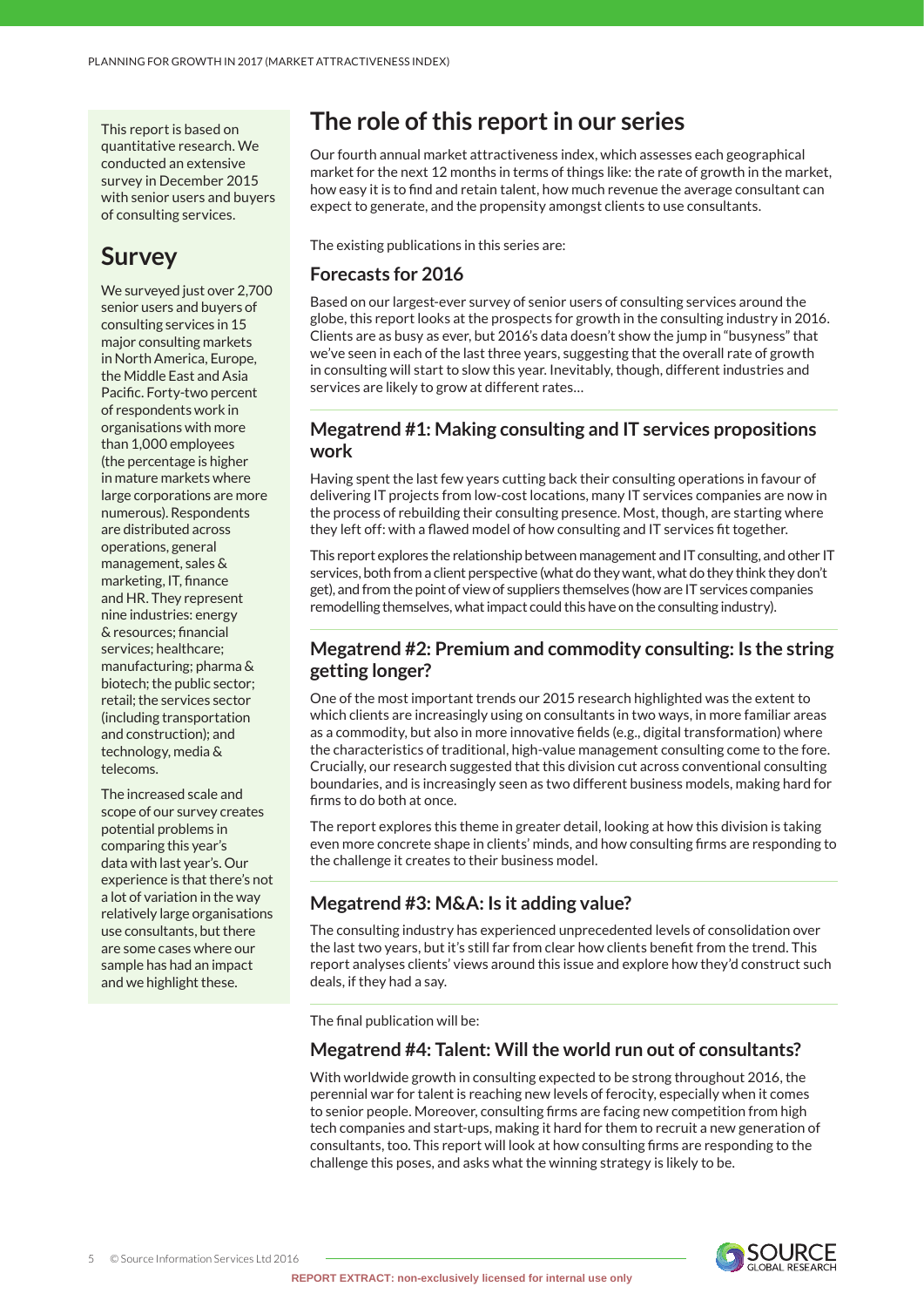# <span id="page-4-0"></span>ABOUT THE AUTHOR

#### *Edward Haigh*

Ed was Source's first employee and is now a Director of the business. Prior to joining Source in 2008, he spent seven years in various marketing roles for Sony Europe, followed by a spell as Marketing Director for a small start-up venture. Ed oversees Source's strategic marketing activities, writes many of our reports and speaks regularly to domestic and international audiences about the consulting market.



**Edward Haigh**

edward.haigh@sourceglobalresearch.com

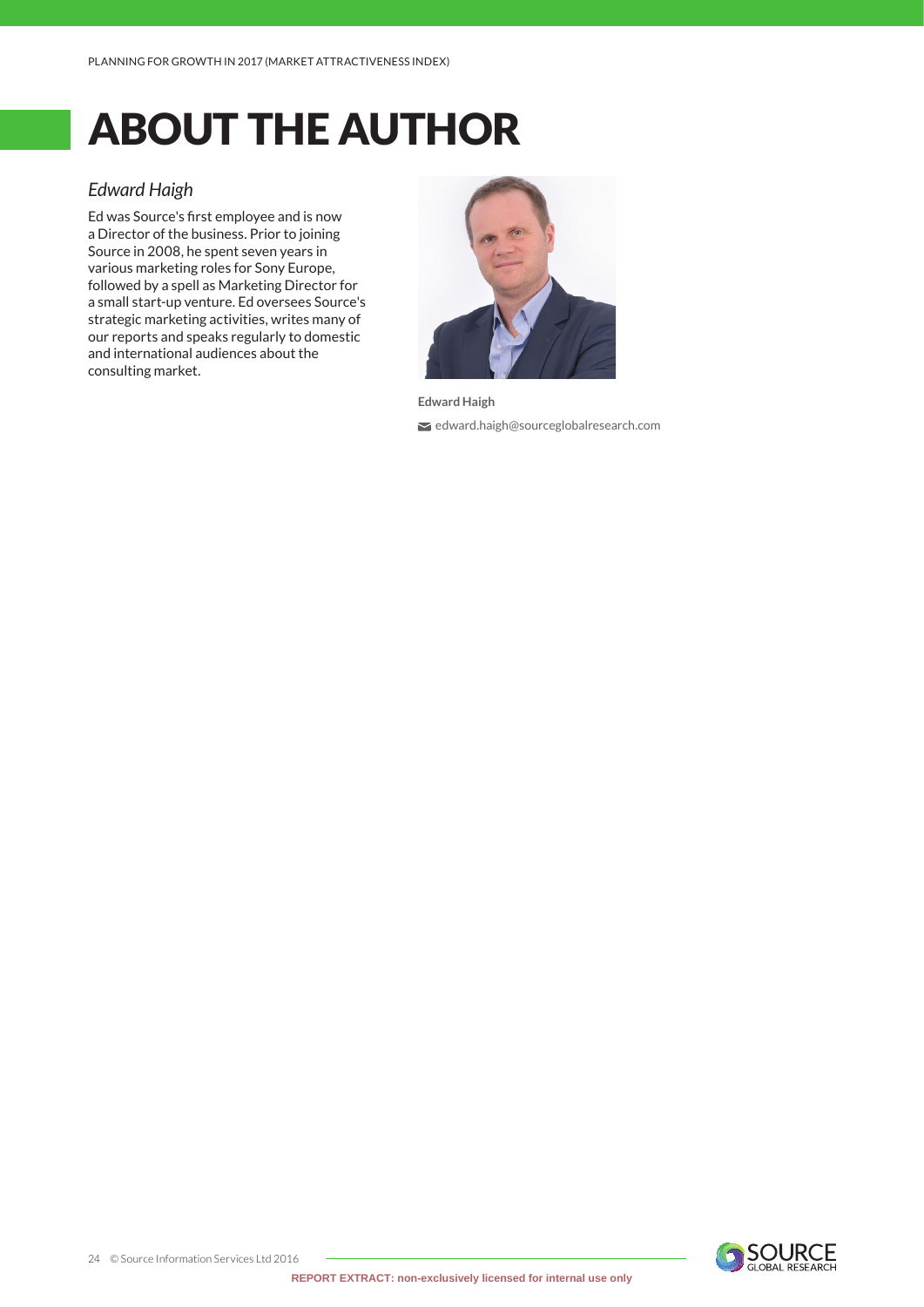### <span id="page-5-0"></span>STRATEGIC PLANNING PROGRAMME

**Client**

**C**





## **ra**

You can either subscribe to the whole programme (the cheapest way of **e**getting access to everything) or buy **t**reports individually. All reports in the *Strategic Planning Programme* come with a global licence, so once you've **a**bought them you can use them pougnt them you can use<br>anywhere in your firm. **Programme Perception rmppepc**<br>**c** cheapest way of<br>**p** everything) or buy<br>**p** ally. All reports in the<br>**g** Programme come can either subscribe to the wh<br>ramme (the cheapest way of<br>ng access to everything) or bu<br>rts individually. All reports in t<br>egic Planning Programme come<br>a global licence, so once you'v<br>tht them you can use them<br>where in yo **<sup>n</sup>sshow to subscribe**<br>*s* can either subscribe to the whologramme (the cheapest way of<br>ting access to everything) or buy<br>orts individually. All reports in the<br>*ttegic Planning Programme* come

For more details about how you can subscribe please contact **[Alice Noyelle](Mailto:alice.noyelle@sourceglobalresearch.com)**.

### **How the** *Strategic Planning Programme* **can help you**

- **Deepens your understanding of the major trends shaping the consulting industry**
- **Helps you to identify what clients want from consulting firms in relation to major trends**
- **Helps you in your business planning activities**
- **Helps you to identify opportunities and threats in the market, and to develop strategies in response to them<br>
Our** *Strategic Planning Programme* **belps you to develop your develop strategies in response to them**<br> **Mur** Strategic Planning Programme belo **h**<br>**r**<br>**e**<br>**l**<br>**e**<br>**l**<br>**e**<br>**develop strategies**<br>**e COMPTER SOLUTE:**<br>
Deepens your understanding of<br>
consulting industry<br>
Helps you to identify what client<br>
relation to major trends<br>
Helps you in your business plant<br>
Helps you to identify opportunit<br>
develop strategies in **<sup>r</sup>keCpeto<sup>a</sup> <sup>a</sup>nmk<sup>r</sup>t<sup>i</sup><sup>o</sup>**

**r**<br>
Our *Strategic Planning Programme helps you to develop your<br>
strategy. It looks at the consulting market from a global* strategy. It looks at the consulting market from a global **l** perspective, picking out the trends that matter wherever you are and drawing extensively on our research with clients. In 2016 it splits into six parts, honing in—in parts 2, 3, 4 and 6—on the It spits little six parts, normig in the parts 2, 3, 4 and 0 ton the<br>themes we're hearing most firms and most clients talking about at<br>the moment. the moment.<br>**fhe moment**. **n** emes we're hearin<br>e moment.<br>Reports cove Primes were riearing most in the moment.<br>
Reports covered in the Forecasts for 2016<br>
Megatrend #1: Making<br>
consulting and IT services<br>
propositions work we re nearli<br>ment.<br>**Orts cov** 

# **Reports covered in this programme: fts covered in 1**<br>asts for 2016<br>trend #1: Making<br>ulting and IT services

**Forecasts for 2016**

**Megatrend #1: Making consulting and IT services propositions work**

**Megatrend #2: Premium and commodity consulting: Is the string getting longer?**

**Megatrend #3: M&A: Is it adding value?**

> **Megatrend #4: Talent: Will the world run out of consultants?**

**Planning for growth in 2017 (Market Attractiveness Index)**

**For information about the products or services available from Source, please contact:**

**UK, EUROPE, AND US**

 $\bigcup$  +44 (0)20 3795 2662

alice.noyelle@sourceglobalresearch.com

**Alice Noyelle**

**MIDDLE EAST**

**Jodi Davies**

+971 52 989 5224

jodi.davies@sourceglobalresearch.com